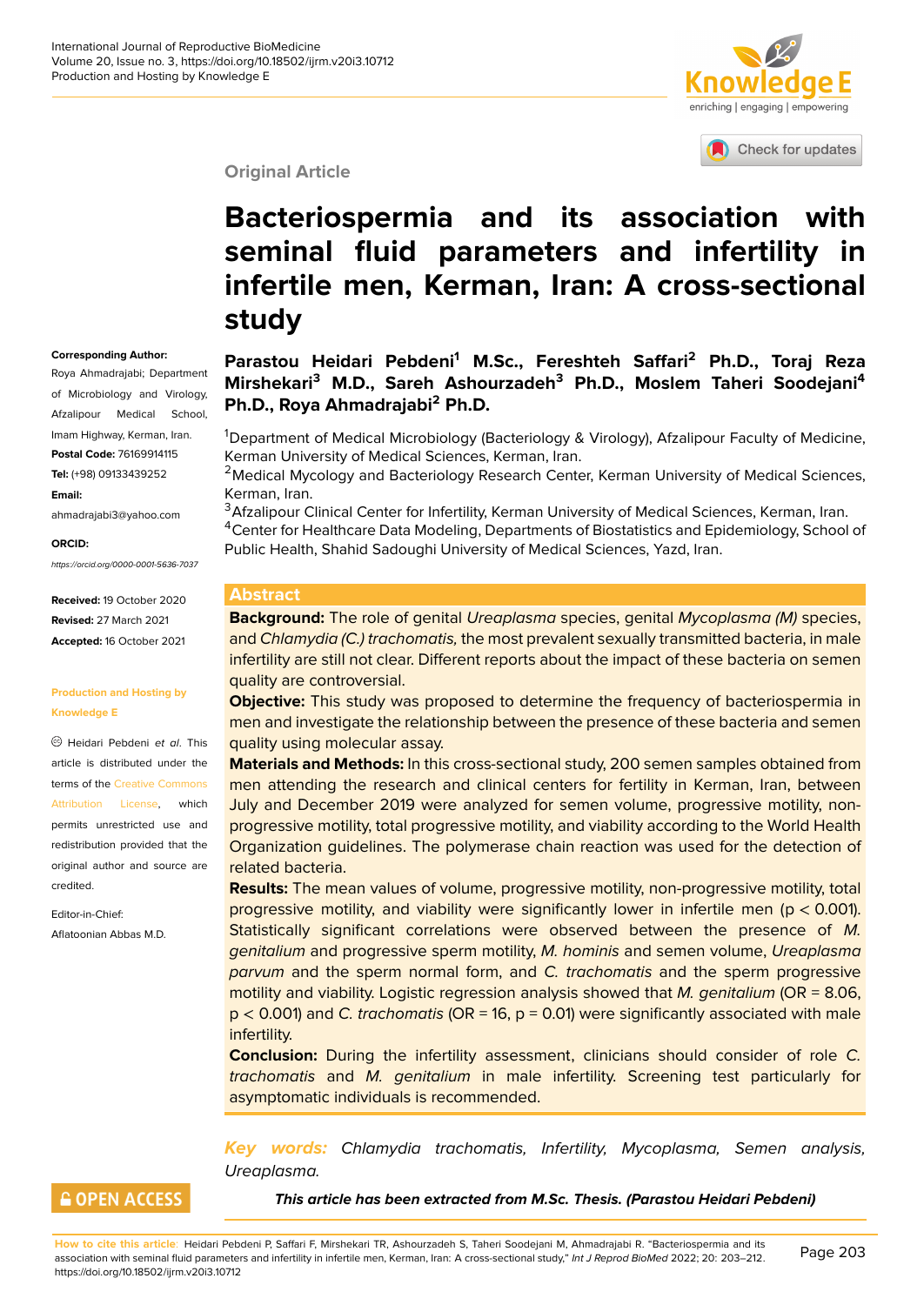### **1. Introduction**

Sexually transmitted infections are of significant concern to investigators and clinicians of reproductive medicine (1). Even though the influence of certain genital bacterial infections on sperm function and whole spermatogenesis have been proposed, the role of these infections as the significant causes of male infertility is still controversial (2). The most prevalent sexually transmitted bacteria are *Chlamydia trachomatis* (*C*. *trachomatis*), *Ureaplasma urealyticum* (*U. urealyticum*), *U. parvum*, *Mycoplasma hominis* (*M. hominis*), and *M. genitalium*.

The prevalence of genital chlamydial infections has been estimated to be 50-70%. However, most infections are asymptomatic, and are neither diagnosed nor treated (2, 3). The impact of *Chlamydia* on semen parameters and its role in male infertility has been investigated in different studies (4, 5). However, no definite conclusion has been acquired. One study has shown that *C. trachomatis* infection is not associated with semen abnormalities, while another study has shown that contamination with *C. trachomatis* is associated with decreased sperm concentrations (6, 7).

Although genital mycoplasmas and ureaplasmas are natural residents of the male urethra, these microorganisms, particularly *U. urealyticum*, can contaminate seminal fluid during ejaculation and contribute to both genital infections and male infertility (8). However, the exact role of these agents in male infertility remains unknown (2). The study of Rybar and colleagues displayed that *Mycoplasma* has the highest adverse effect on sperm quality, such as concentration, motility, and morphology (7). In contrast, in another study, genital *Ureaplasma* or *Mycoplasma* were not significantly related to semen abnormalities (8).

Determination of the possible relationship between infertility and the

presence of *C. trachomatis* and genital ureaplasmas/mycoplasmas in the seminal fluid may have valuable consequences in the public health of different geographical areas (8). Due to the social and psychological effects and high costs of infertility treatments, accurate diagnosis and timely infection treatment are important to prevent future complications. So, screening strategies seem to be necessary.

To the best of our knowledge, no adequate research has been done for the frequencies of *C. trachomatis*, *Ureaplasma species* (spp.) and *Mycoplasma* spp. infections in infertile men in Kerman, Iran. This research was proposed to determine the frequency of the above sexually transmitted bacteria in semen samples and investigate the relationship between the presence of these bacteria and semen quality using molecular assay.

### **2. Methods and Materials**

#### **2.1. Subjects**

From July to December 2019, a total of 100 infertile men attending the research and clinical centers for fertility in Kerman (southeast of Iran) were included in this cross-sectional study. "Infertility was defined as a failure to conceive after at least 12 months of unprotected sexual intercourse" (9). Inclusion criteria for male infertility were as follows: infertility without female factor subfertility, lack of hormonal abnormalities, and reproductive system abnormalities (varicocele, hydrocele, undescended testis, or inguinal hernia), the absence of clinical signs of genitourinary tract infections, and history of infertility and abnormal semen parameter. None of the participants had consumed any antibiotics for the last two wk (2, 9). As the control group, semen specimens from 100 fertile men with normal semen parameters whose wives had non-assisted pregnancies in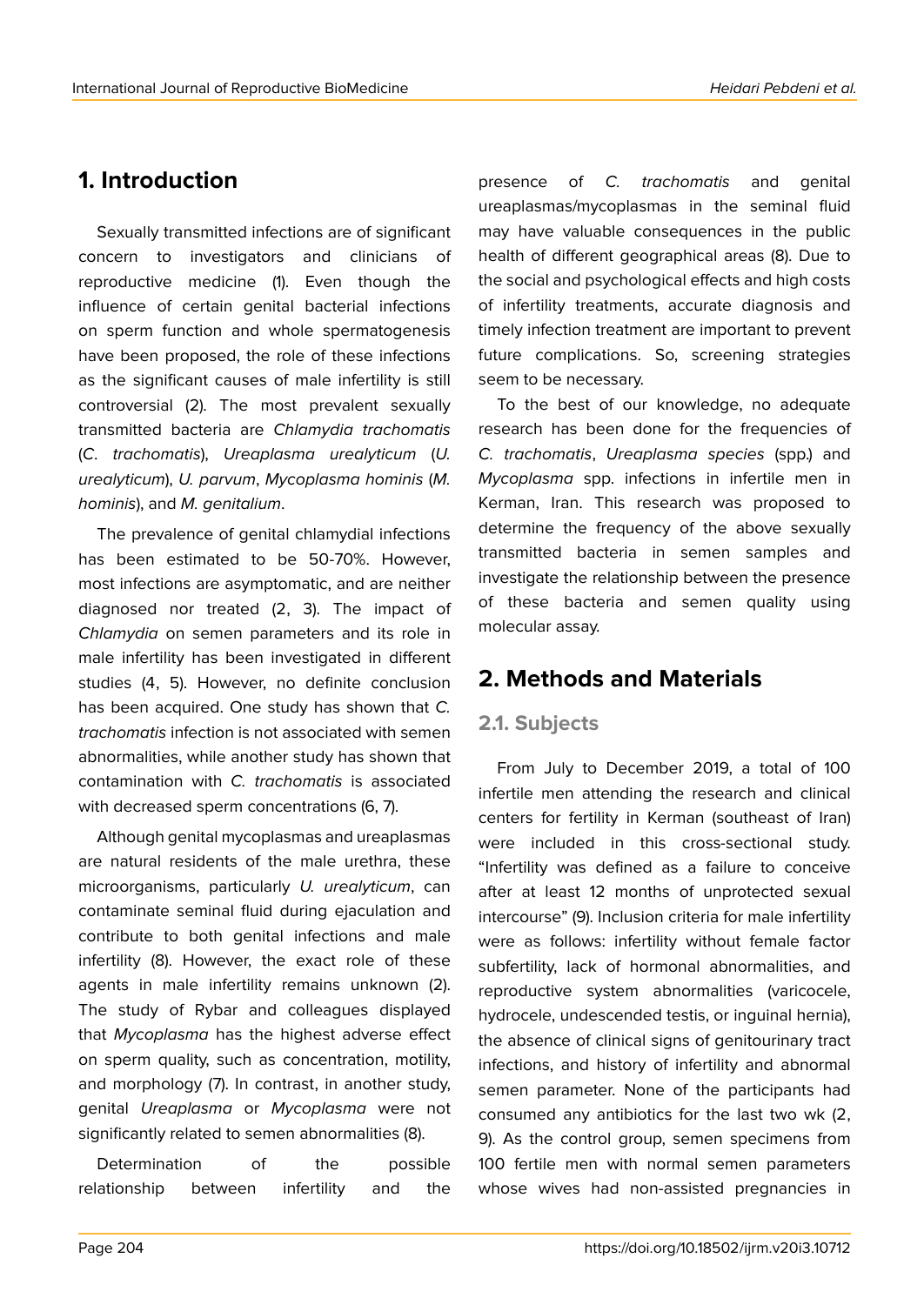the past (2) were obtained from the same clinical centers during the same period.

For sample size estimating, the statistical formula was conducted in which p, z  $_{1-}$   $\beta$ , and z  $_{1-\alpha}$  were 0.05, 0.84, and 1.96 respectively, and the sample size was determined to be about 100  $\frac{1}{2}$  (cases = 100, controls = 100).

#### **2.2. Collection of semen specimens**

Seminal fluids were collected either by self or assisted masturbation after 2-7 days of sexual abstinence. Before collecting the samples, participants were recommended to wash their hands and genital area with water and soap. Samples were collected in sterile plastic containers and transported to the microbiology laboratory within one hr. Following this, they were placed in the incubator for 15-30 min for liquefaction. They then were subjected to routine semen analysis and polymerase chain reaction (PCR) to detect mentioned bacteria.

#### **2.3. Semen analysis**

Semen analysis was performed according to World Health Organization guidelines to investigate the following parameters: appearance, semen volume, morphology, round cell, progressive motility, liquefaction, sperm concentration, and vitality.

### **2.4. DNA extraction and PCR**

Bacterial DNA was extracted using an appropriate nucleic acid extraction kit (AmpliSens® RIBO-prep, Moscow, Russia) according to the manufacturer's protocol for the isolation of bacterial DNA from clinical materials. The absorption of the extracted DNA was measured at 260 nm and 280 nm using NanoDrop NDe1000 Spectrophotometer (NanoDrop Technologies, Wilmington, DE, USA) to

confirm the quality of the product. The extracted DNA was first examined for the human β-globin gene to check that there were no PCR inhibitors in the samples.

BgloF (5′- CAACTTCATCCACGTTCACC-3′) and BgloR (5′ GAAGAGCCAAGGACAGGTAC-3′) were used to amplify a 268-bp fragment in the exon 1 of the human β-globin (2). All β-globin-positive samples were examined for the presence of *Ureaplasma* spp., *U*. *urealyticum*, *U. parvum*, and *M. hominis* by conventional PCR (2, 10, 11) and seminested PCR for *M. genitalium* (12) and using an appropriate detection kit for *C. trachomatis*.

#### **2.5. Detection of** *M. hominis* **and genital ureaplasmas by PCR**

Amplification of *ure A-B*, multiple banded antigens (*mba*), and *16SrRNA* by PCR assay were performed to identify *Ureaplasma* spp., *U*. *urealyticum* or *U. parvum*, and *M. hominis*, respectively. A total volume of 25-μl PCR mixture including 2 μl of bacterial DNA, 0.5 μl (5 pM) of each oligodeoxynucleotide primer, 12.5 μl of  $2 \times$  Master Mix Red (Ampligon, Odensem, Denmark) was used for PCR. The primer quest software tool (http://www.ncbi.nlm.nih.gov/Gene) was used to check the specificity of primers shown in table I. After performing PCR according to the programs shown in table I, the PCR products were electrophoresed.

### **2.6. Detection of** *M. genitalium*

The first conventional PCR was carried out for amplification of a 286-bp adhesion DNA fragment with the F1 and R1 primers and temperature program described in table I. Amplification of a 194 bp adhesion DNA fragment with F1 and R2 primers (Table I) was carried out by using semi-nested-PCR as described previously (12). Amplification was conducted with an initial denaturation at 95°C for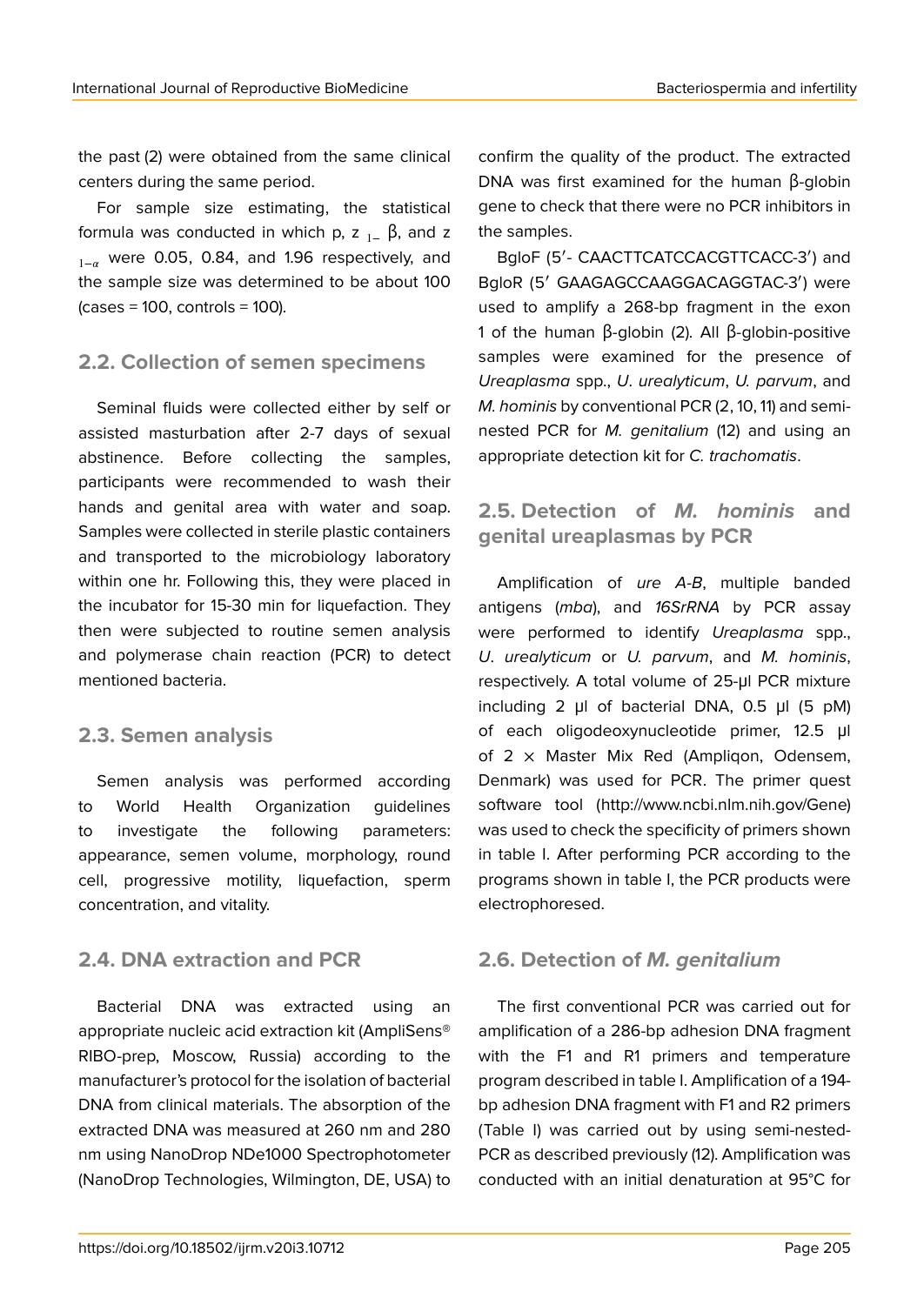five min, followed by 40 cycles at 94°C for 30 sec, 54°C for 45 sec, 72°C for 60 sec, and a final extension at 72°C for five min.

#### **2.7. Detection of** *C. trachomatis*

According to the manufacturer's instructions*, C. trachomatis* was detected using an appropriate detection kit (Iranian Gene Fanavar Institute, Tehran, Iran).

#### **2.8. Sequencing**

The Sanger dideoxy chain termination technique on an Applied Biosystems 3730/3730Xl DNA Analyzer (Applied Biosystems, Foster City, CA, USA) by Bioneer Company was used for sequencing the PCR products. The primers used for sequencing were the same as PCR, except for C*. trachomatis* (Table I). Homology of the resultant sequences was checked using the NCBI-NIH BLAST search program.

| <b>Bacterium</b>                 | <b>Gene target</b> | Primer/sequences (5 - 3)                                                                                                | <b>PCR</b> condition                                  | <b>PCR</b> product<br>(bp) | <b>Reference</b> |
|----------------------------------|--------------------|-------------------------------------------------------------------------------------------------------------------------|-------------------------------------------------------|----------------------------|------------------|
| <b>Ureaplasma</b><br>spp.        | $UreA-B$           | F: ACG ACG TCC ATA AGC AAC T<br>R: CAA TCT GCT CGT GAA GTA TTA C                                                        | 30 sec 94 °C, 30<br>sec 60°C, 1 min<br>$72^{\circ}$ C | 425                        | $\mathcal{P}$    |
| <b>Ureaplasma</b><br>urealyticum | mba                | F: TTT GCA AAA CTA TAA ATA GAC AC<br>R: TTT GTT GTT GCG TTT TCT G                                                       | 1 min $94^{\circ}$ C, 1 min<br>52°C. 1 min 72°C       | 363                        | 10               |
| <b>Ureaplasma</b><br>parvum      | mba                | F: AAT AAA TCT TAG TGT TCA TAT TTT TTT AC<br>R: GTA AGT GCA GCA TTA AAT TCA ATG                                         | 1 min $94^{\circ}$ C, 1 min<br>52°C. 1 min 72°C       | 327                        | 10               |
| <b>Mycoplasma</b><br>hominis     | 16SrRNA            | F: CAA TGG CTA ATG CCG GAT ACG C<br>R: GGT ACC GTC AGT CTG CAA T                                                        | 35 sec 95°C, 35<br>sec 55°C, 30 sec<br>$72^{\circ}$ C | 334                        | 11               |
| <b>Mycoplasma</b><br>genitalium  | adhesion           | F1: AGT TGA TGA AAC CTT AAC CCC TTG G<br>R1: CCG TTG AGG GGT TTT CCA TTT TTG C<br>R2: GAC CAT CAA GGT ATT TCT CAA CAG C | 1 min 94°C, 30 sec<br>64°C, 1 min 72°C                | 194                        | 12               |

**Table I.** PCR primers and cycling parameters for detection of sexually transmitted bacteria

PCR: Polymerase chain reaction, bp: Base pair

#### **2.9. Ethical considerations**

The present study was approved by the Ethics Committee of the Research Council of Kerman University of Medical Sciences, Kerman, Iran (Code: IR.KMU.REC.1398.208). Written informed consent was obtained from all the participants.

#### **2.10. Statistical analysis**

Data analysis was done using IBM SPSS Statistics version 16. Descriptive statistics were done by calculating mean, standard deviation, and frequency. Fisher's exact test was used to assess the relationship between the prevalence of some bacteria and infertility situations. The

logistic regression was conducted to predict the impact of bacterial infections on male infertility. The significance level of 5% was considered in all statistical analyses.

# **3. Results**

A total of 200 infertile and fertile men participated in this study. The mean age of infertile men was 35.33 yr (range 21-60; SD  $\pm$  7.38), while the mean age of fertile men was 34.29 yr (range 17-60, SD  $\pm$  7.3). Although the mean age of infertile men was 1.04 yr higher than those in the fertile group, this difference was not significant  $(p = 0.73)$ .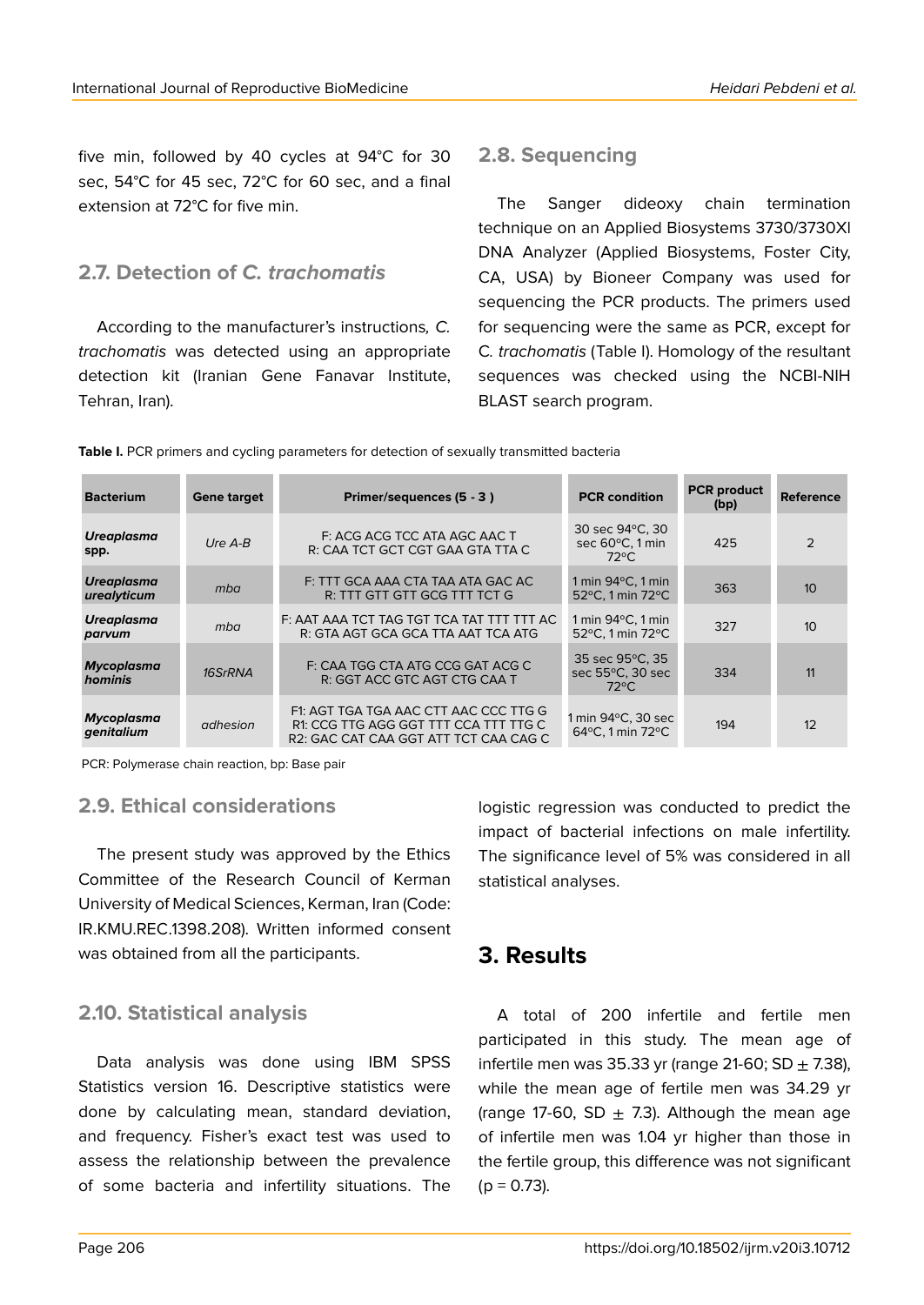Sixty one percent of specimens (122 of 200) were positive for one or more studied bacteria. Overall 74% of total men carried *Ureaplasma* spp., of which 5% carried *U. urealyticum* (serovars 2, 10, 11, 12), 40% carried *U. parvum* (serovars 1, 3, 14), and the remained ones carried the other serovars that were not detectable by the used primers (Table II). Simultaneous infection with *Ureaplasma* spp*.* and *M. genitalium* was observed in 7% of infertile men (Table III).

There was a statistically significant difference only in the presence of *M. genitalium* and *C. trachomatis* in infertile men vs. fertile ones (Table II).

Semen characteristics in all participants showed that 98% of them had normal semen appearance (gray or opalescent), and in 99.5% of the men, semen was liquefied within less than 60 min. Sperm morphology, concentration, viability, total sperm motility and the percent of round cells were also in the normal range in 80.5%, 83.0%, 61.0%, 66.5%, and 86.5% of specimens, respectively. Figure 1 shows the frequency of abnormal semen characteristics separately.

The semen variables in the fertile and infertile men are summarized in table IV. The mean values of volume, progressive motility, non-progressive motility, sperm concentration, total progressive motility, and viability were significantly lower in infertile men than fertile men.

We studied the effects of the presence of *M. genitalium, M. hominis, Ureaplasma* spp*., U. urealyticum, U. parvum,* and *C. trachomatis* on semen quality in infected vs. uninfected infertile men. A statistically significant correlation was observed between infection with *M. genitalium* and the percentage of progressive sperm motility (22% in infected infertile men vs. 33% in uninfected infertile men, p = 0.04), infection with *M. hominis* and semen volume (2.8 mL in infected infertile men vs. 3.27 mL in uninfected infertile men,  $p = 0.03$ ) and infection with *U. parvum* and the normal form of sperm (67.5% in infected infertile men vs. 84.7% in uninfected infertile men,  $p = 0.02$ ). Additionally, the correlation between infection with *C. trachomatis* and the progressive motility of sperm (15.67% in infected infertile men vs. 32.27% in uninfected infertile men,  $p = 0.03$  and also the percentage of live sperm per milliliter was significant (22% in infected infertile men vs. 63.5% in uninfected infertile men,  $p = 0.03$ ).

Logistic regression analysis (multivariate analysis) showed that *M. genitalium* and *C. trachomatis* were significantly associated with male infertility, so that the risk for infertility in infected men with *M. genitalium* was 8.06 times higher than in non-infected ones, and in infected men with *C. trachomatis*, it was 16 times higher than in non-infected individuals (OR =  $16$ , CI: 1.67-153179) (Table V).

**Table II.** Association between the presence of tested bacteria in semen specimens

| <b>Bacteria</b>              | <b>Fertile</b> | <b>Infertile</b> | P-value |
|------------------------------|----------------|------------------|---------|
| Mycoplasma genitalium        | 2(12.5)        | 14 (87.5)        | < 0.001 |
| <b>Mycoplasma hominis</b>    | 16 (69.6)      | 7(30.4)          | 0.07    |
| Ureaplasma spp.              | 33(44.6)       | 41 (55.4)        | 0.31    |
| Ureaplasma urealyticum       | 3(60.0)        | 2(40.0)          | 0.99    |
| Ureaplasma parvum            | 16 (40.0)      | 24 (60.0)        | 0.22    |
| <b>Chlamydia trachomatis</b> | O(0)           | 9(100)           | < 0.001 |

Data presented as n (%). Fisher's exact test, P < 0.05 was considered statistically significant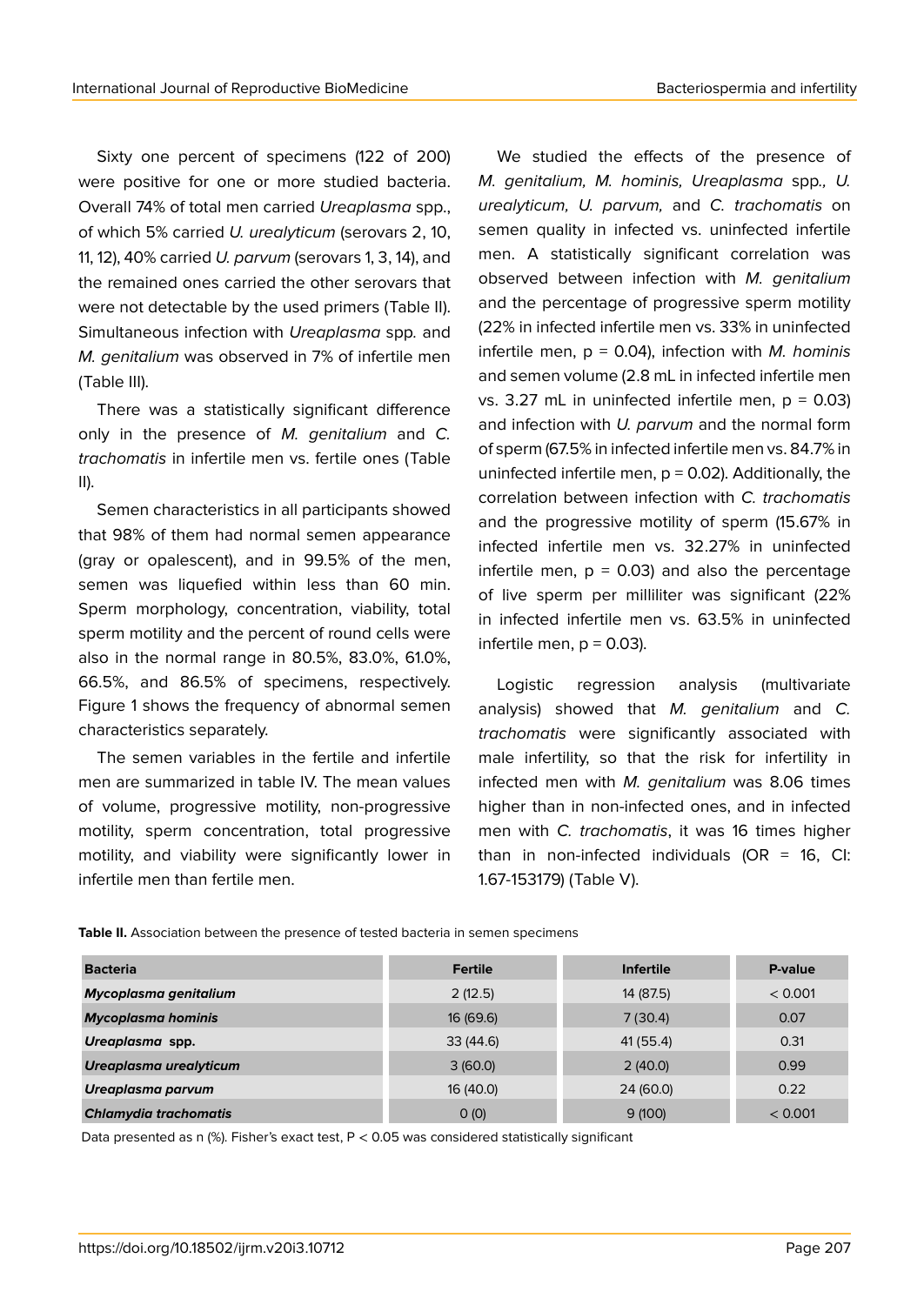**Table III.** Frequency of co-existence of tested bacteria in semen specimens

| <b>Bacteria</b>                                  | <b>Groups</b>  |                  |  |
|--------------------------------------------------|----------------|------------------|--|
|                                                  | <b>Fertile</b> | <b>Infertile</b> |  |
| Ureaplasma spp. + M. hominis                     | 7(7%)          | 3(3%)            |  |
| U. urealyticum $+$ M. hominis                    | 1(1%)          | 1(1%)            |  |
| U. parvum $+$ M. hominis                         | 4(4%)          | 1(1%)            |  |
| U. parvum + U. urealyticum                       | 1(1%)          | $\mathbf 0$      |  |
| M. hominis $+$ M. genitalium                     | 0              | 1(1%)            |  |
| Ureaplasma spp. $+$ M. genitalium                | $\Omega$       | 7(7%)            |  |
| U. parvum + M. genitalium                        | $\Omega$       | 3(3%)            |  |
| C. trachomatis $+$ M. genitalium                 | $\Omega$       | 1(1%)            |  |
| C. trachomatis $+$ M. hominis                    | 0              | 2(2%)            |  |
| U. parvum $+$ C. trachomatis                     | $\Omega$       | 3(3%)            |  |
| Ureaplasma spp. + C. trachomatis                 | 0              | 5(5%)            |  |
| Ureaplasma spp. $+$ M. genitalium $+$ M. hominis | $\Omega$       | 1(1%)            |  |
| M. hominis + M. genitalium + U. parvum           | $\Omega$       | 1(1%)            |  |
| C. trachomatis + Ureaplasma spp. $+$ M. hominis  | 0              | 1(1%)            |  |

Data presented as n (%). *M. hominis*: *Mycoplasma hominis*, *M. genitalium*: *Mycoplasma genitalium*, *U. parvum*: *Ureaplasma parvum*, *U. urealyticum*: *Ureaplasma urealyticum*, *C. trachomatis*: *Chlamydia trachomatis*, Data presented as frequency

**Table IV.** Comprising semen fluid characteristics in infertile and fertile men

| Semen parameter                    | <b>Groups</b>     |                   | P-value |  |
|------------------------------------|-------------------|-------------------|---------|--|
|                                    | <b>Fertile</b>    | <b>Infertile</b>  |         |  |
| Volume (mL)                        | $3.69 \pm 1.88$   | $2.74 + 1.42$     | < 0.001 |  |
| Progressive sperm motility (%)     | $45.81 \pm 15.05$ | $16.93 \pm 11.50$ | < 0.001 |  |
| Non-progressive sperm motility (%) | $17.11 \pm 6.98$  | $13.55 \pm 9.88$  | < 0.001 |  |
| Immotile sperm (%)                 | $37.32 \pm 12.55$ | $68.30 \pm 18.45$ | < 0.001 |  |
| Total progressive motility (%)     | $61.31 + 9.31$    | $30.64 + 17.25$   | < 0.001 |  |
| Sperm concentration $(x10^6/mL)$   | $65.55 \pm 30.39$ | $51.98 \pm 47.37$ | 0.01    |  |
| Viability (%)                      | $73.14 \pm 10.07$ | $44.04 \pm 18.64$ | < 0.001 |  |

Data are presented as Mean ± SD. Mann*-*Whitney U test, P < 0.05 was considered statistically significant. Reference ranges: Volume > 1.5 ml, Progressive sperm motility: > 32, Total progressive motility > 40, Sperm concentration: > 15×10<sup>6</sup> /ml, Viability: > 58 (% live)

Table V. The risk for infertility in infected specimens with bacterial agents

| <b>Bacteria</b>              | OR (95% CI)          | P-value |
|------------------------------|----------------------|---------|
| Mycoplasma genitalium        | $8.064(1.7-37)$      | < 0.001 |
| <b>Mycoplasma hominis</b>    | 0.274 (0.090-0.932)  | 0.02    |
| Ureaplasma spp.              | 1.030 (0.490-2.169)  | 0.93    |
| Ureaplasma urealyticum       | 1.170 (0.165-8.299)  | 0.87    |
| Ureaplasma parvum            | 1.665 (0.692-4.009)  | 0.25    |
| <b>Chlamydia trachomatis</b> | 16.027 (1.67-153179) | 0.01    |

OR (95% CI): Odd ratio (95% confidence interval). P < 0.05 was considered statistically significant. Logistic regression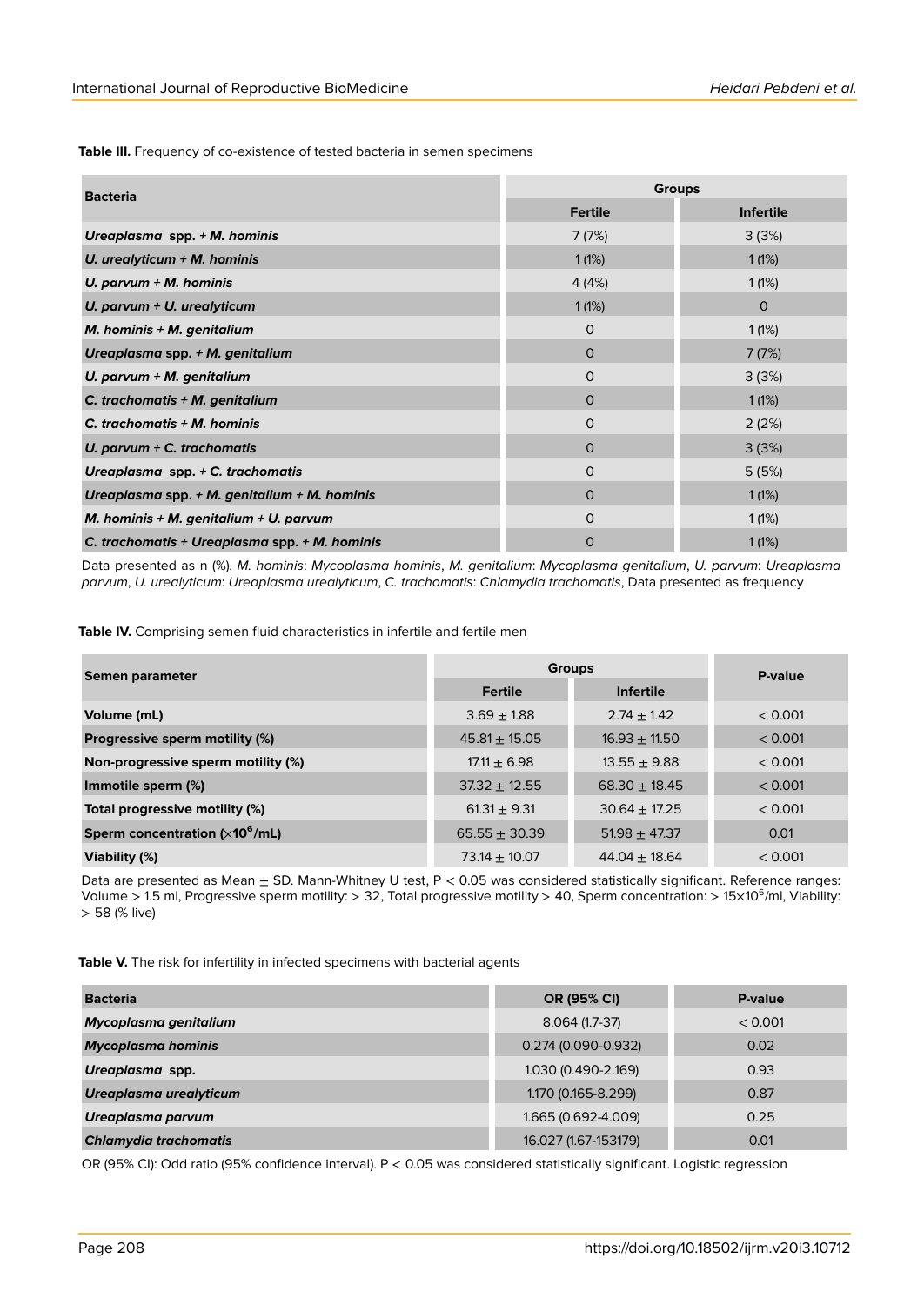

**Figure 1.** The comparison of abnormal semen characteristics in the fertile and infertile men.

# **4. Discussion**

There are many causes of male infertility, of which 8-35% are related to genital tract infections. Although sexually transmitted organisms, in particular, *C. trachomatis, M. genitalium, M. hominis, U. parvum* and *U. urealyticum* may affect spermatogenesis and subsequent fertility in men, the role of these bacteria as the important causes of male infertility is still a controversial issue (13-15). The majority of women and men who are infected with *C. trachomatis*, genital *Mycoplasma* and genital *Ureaplasma* are not aware of their infection because they are asymptomatic. Therefore, detection of these agents is important (8, 16). This study provides information on the prevalence of the above-noted bacteria, their impact on fertility potential, and their association with quality of sperm among asymptomatic fertile and infertile men attending research and clinical centers of fertility in Kerman (southeast of Iran).

In Iran, the prevalence of *C. trachomatis* in lowrisk people without any symptoms varies from 6.4%-10.3% (17). In the present study, the frequency of *C. trachomatis* among the infertile group was 9% higher than previous reports from other countries (2, 6) and closely similar to the result reported from Ahvaz, Iran (18).

The prevalence of urogenital mycoplasmas in men varies between 2%-44.3%. The prevalence of *M. genitalium* in our examined infertile men was almost similar to the previous study from Kerman, Iran (14%) (19), lower than reported in Tehran, Iran (20), and higher than Jordan (3.2%) (2), Kuwait (4.7%) (6), and Tunisia (4.8%) (8).

The high prevalence of *C. trachomatis* and genital mycoplasmas in infertile men compared with fertile men has been reported in several studies (2, 9, 21). Our research demonstrated a higher detection rate for *C. trachomatis* and *M. genitalium* in semen samples of infertile men than the control group. Similar to previous findings in Iran and the other countries (2, 18, 20-21), a significant difference was observed in the frequency of these microorganisms in the infertile and fertile groups ( $p < 0.001$ ). However, these results are inconsistent with some studies that did not report any difference between these two groups (6, 22). These differences can be due to the diversity of the participants and type of samples, using techniques with different sensitivity and specificity, the cultural and geographical features of the countries, and multiple sexual partners (1, 18).

Our study demonstrated that the prevalence of *Ureaplasma* spp. in infertile men is high. Herein, we differentiate different *Ureaplasmas* spp. in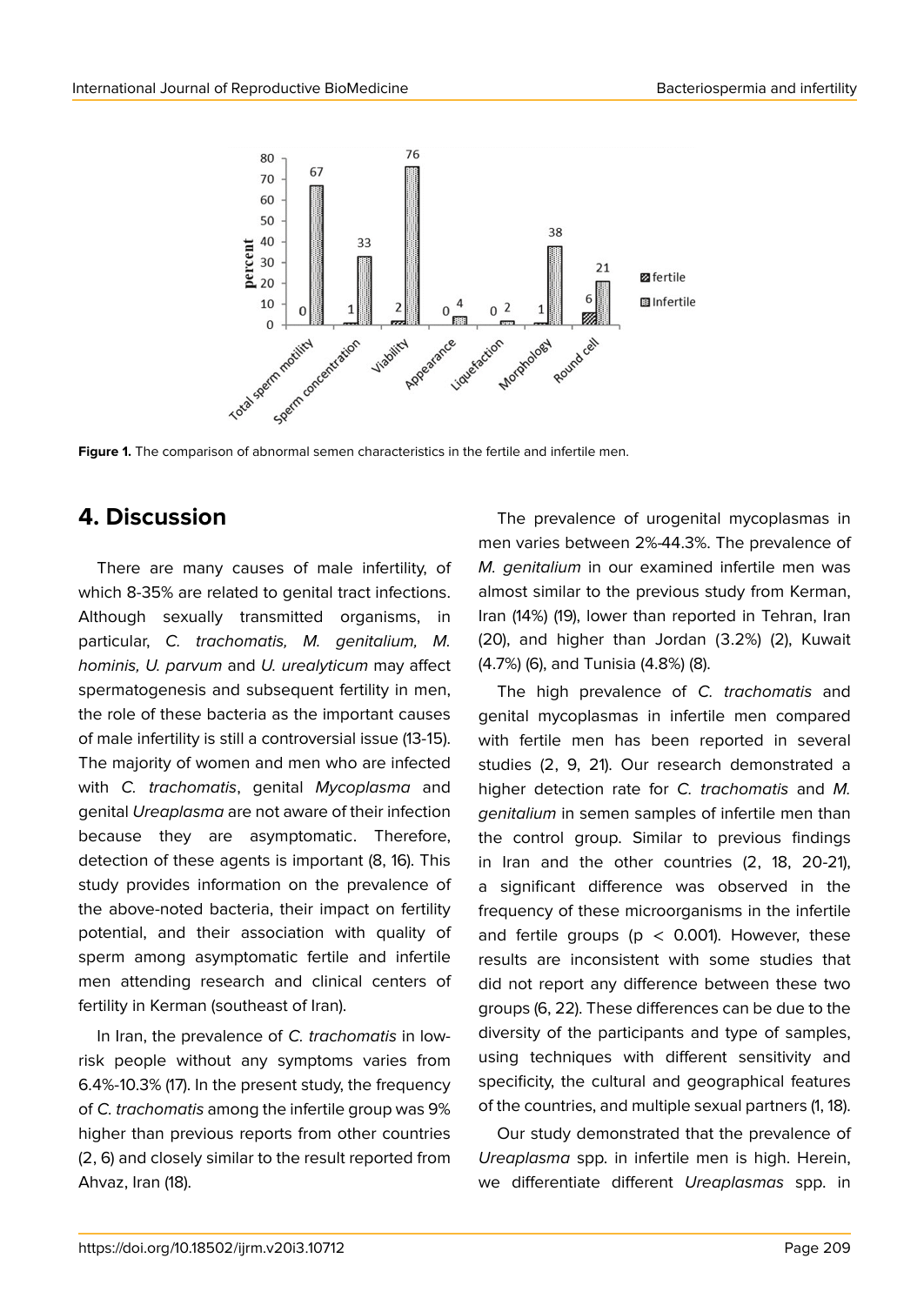infertile men, while most of the previous studies did not discriminate between *U. urealyticum* and *U. parvum* (9, 13). Our study indicated that *U. parvum* species was more common than *U. urealyticum* which agrees with the previously reported studies (2, 9) and is in contrast to other studies that found *U. urealyticum* species to be more common (8, 10). In our study, no statistically significant difference was found between infertile and fertile men in the prevalence of *M. hominis* and *U. urealyticum* (7% vs. 16% and 2% vs. 3%, respectively). Our data are in accordance with previously reported studies (9, 23), while they are not in agreement with the study by Moosavian and co-workers (18).

The association between *M. genitalium* and male infertility has been investigated in a few studies, but, unlike our study, these studies did not have any control group (8, 24). Our data showed that the risk for infertility in infected men with *M. genitalium* was 8.06 times higher than in noninfected men (OR =  $8.06$ , CI: 37-1.7). The effect of *M. genitalium* on the obstructive inflammatory process is far greater than its effect on functional parameters of semen (8). Although *C. trachomatis* attaches to the surface and the nucleolus of spermatozoa, its role in infertility is unclear (25). In our study, logistic regression analysis showed that the risk of infertility in infected men with *C. trachomatis* was 16 times higher than in noninfected men*.*

Furthermore, we investigated the impact of infection on sperm quality. There are conflicting results in this field. Some studies have revealed no relationship between the presence of these bacteria and semen quality (8, 23). Nevertheless, others have proven the effect of these bacteria on semen parameters (21, 26). Our study was consistent with the latter groups, as it was shown that *M. genitalium* and *M. hominis* were associated with reducing progressive sperm motility and semen volume, respectively.

Also, similar to several studies, *C. trachomatis* was associated with reduced progressive sperm motility (1, 18, 27). In a study by Liu and co-workers, the comparison between *C. trachomatis* infected and non-infected specimens revealed that the prevalence of *C. trachomatis* infection was related to the reduction in sperm vitality, but the difference was not statistically significant (23). However, in our study, *C. trachomatis* was associated with reduced sperm vitality.

Mycoplasmas in urogenital tracts of infertile men may negatively affect semen volume, pH, sperm motility, morphology, concentration, and vitality (28). In this study, semen volume in infertile men infected with *M. hominis* was significantly lower compared to non-infected infertile men.

One of the important agents in the natural fertilization cycles is progressive sperm motility. Similar to one study (9), *Ureaplasma* species had the same effect on semen quality except for *U. parvum* infection, which correlated with abnormal sperm morphology. The capability of attachment of bacteria to spermatozoa is different, and their influence on some of the seminal fluid parameters, host factors, and cellular interactions varies (18).

As the bacterial load may affect the outcome of the infection (9, 29), lack of knowledge about the bacterial load in infected specimens is a limitation in our study. Quantitative assessments either by quantitative culture or real-time PCR are recommended.

# **5. Conclusion**

According to our results, *C. trachomatis*, genital mycoplasmas, and genital ureaplasmas are widely present in infertile men in Kerman, Iran. Because of the significant destructive effects of bacteriospermia on males' reproductive health, informing people about urogenital infections and protection ways, screening and treating asymptomatic cases seem to be indispensable. According to our results, the clinician should consider *C. trachomatis* and *M. genitalium* in men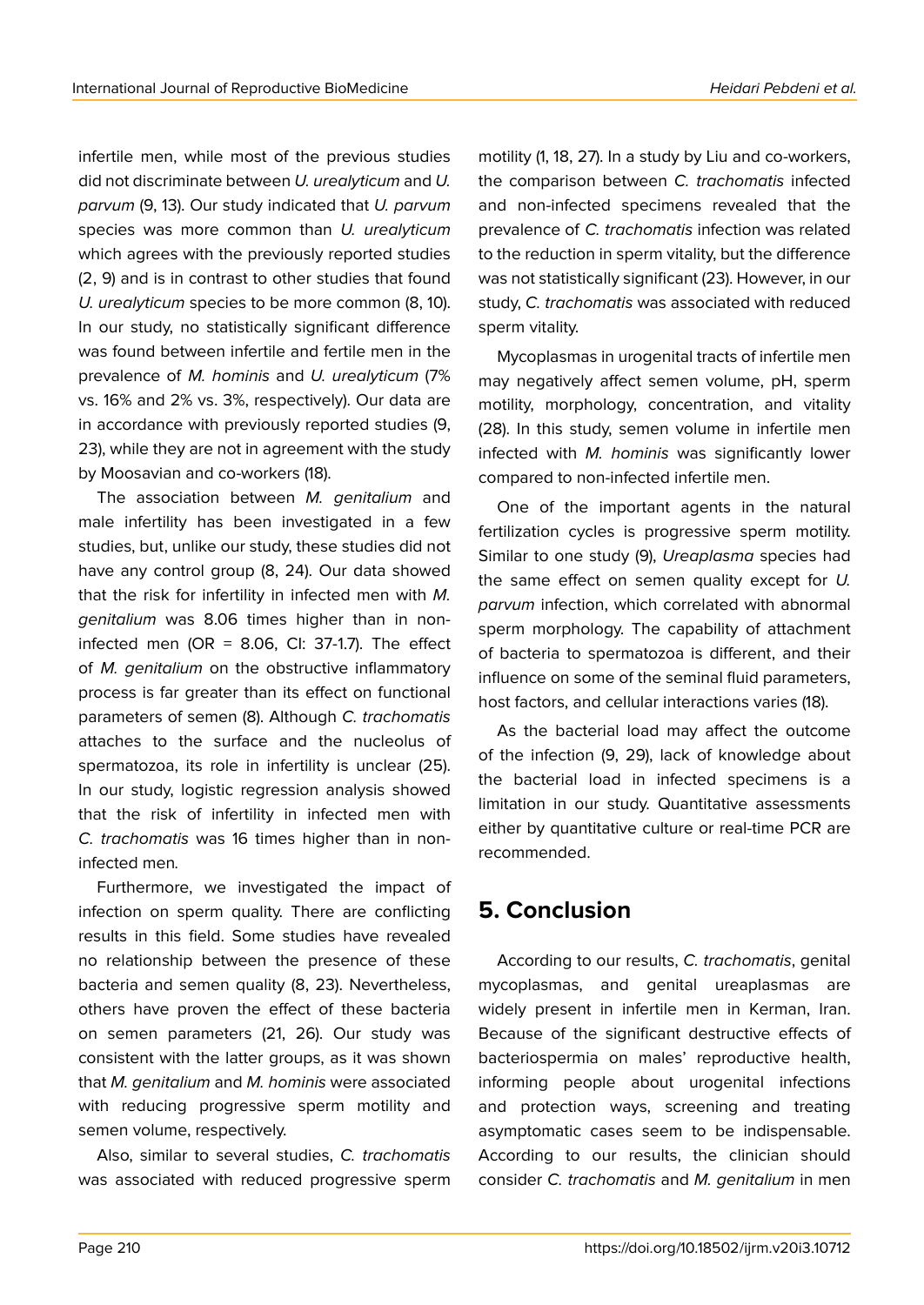with decreased sperm progressive motility and viability during the infertility assessment.

## **Acknowledgments**

This work was supported by the Research Council of Kerman University of Medical Sciences, Kerman, Iran (No. 98000206). The authors would like to thank Dr. Amjad Ahmadi (Microbiology Department, Kurdistan University of Medical Sciences, Iran) for kindly providing *C. trachomatis* L2 strain 434/Bu (ATCC VR-902B) as control positive.

### **Conflict of Interest**

The authors declare that there is no conflict of interest.

# **References**

- [1] Sellami H, Znazen A, Sellami A, Mnif H, Louati N, Zarrouk SB, et al. Molecular detection of *Chlamydia trachomatis* and other sexually transmitted bacteria in semen of male partners of infertile couples in Tunisia: The effect on semen parameters and spermatozoa apoptosis markers. *PLoS One* 2014; 9: e98903.
- [2] Abusarah EA, Awwad ZM, Charvalos E, Shehabi AA. Molecular detection of potential sexually transmitted pathogens in semen and urine specimens of infertile and fertile males. *Diagn Microbiol Infect Dis* 2013; 77: 283– 286.
- [3] Nwankwo EO, Sadiq MN. Prevalence of *Chlamydia trachomatis* infection among patients attending infertility and sexually transmitted diseases clinic (STD) in Kano, North Western Nigeria. *Afr Health Sci* 2014; 14: 672–678.
- [4] Eley A, Pacey AA, Galdiero M, Galdiero M, Galdiero F. Can *Chlamydia trachomatis* directly damage your sperm? *Lancet Infect Dis* 2005; 5: 53–57.
- [5] Ahmadi MH, Mirsalehian A, Bahador A. Prevalence of genital *Chlamydia trachomatis* in Iran: A systematic review and meta-analysis. *Pathog Glob Health* 2015; 109: 290– 299.
- [6] Al-Sweih NA, Al-Fadli AH, Omu AE, Rotimi VO. Prevalence of *Chlamydia trachomatis*, *Mycoplasma hominis*,

*Mycoplasma genitalium* and *Ureaplasma urealyticum* infections and seminal quality in infertile and fertile men in Kuwait. *J Androl* 2012; 33: 1323–1329.

- [7] Rybar R, Prinosilova P, Kopecka V, Hlavicova J, Veznik Z, Zajicova A, et al. The effect of bacterial contamination of semen on sperm chromatin integrity and standard semen parameters in men from infertile couples. *Andrologia* 2012; 44: 410–418.
- [8] Gdoura R, Kchaou W, Ammar-Keskes L, Chakroun N, Sellemi A, Znazen A, et al. Assessment of *Chlamydia trachomatis*, *Ureaplasma urealyticum*, *Ureaplasma parvum*, *Mycoplasma hominis* and *Mycoplasma genitalium* in semen and first void urine specimens of asymptomatic male partners of infertile couples. *J Androl* 2008; 29: 198–206.
- [9] Zhou YH, Ma HX, Shi XX, Liu Y. *Ureaplasma* spp. in male infertility and its relationship with semen quality and seminal plasma components. *J Microbiol Immunol Infect* 2018; 51: 778–783.
- [10] Zeighami H, Peerayeh SN, Yazdi RS, Sorouri R, Prevalence of *Ureaplasma urealyticum* and *Ureaplasma parvum* in semen of infertile and healthy men. *Int J STD AIDS* 2009; 20: 387–390.
- [11] Maleki S, Motamedi H, Moosavian SM, Shahbaziyan N. Frequency of *Mycoplasma hominis* and *Ureaplasma urealyticum* in females with urogenital infections and habitual abortion history in Ahvaz, Iran, using multiplex PCR. *Jundishapur J Microbiol* 2013; 6: 1–5.
- [12] Ramazanzadeh R, Khodabandehloo M, Farhadifar F, Rouhi S, Ahmadi A, Menbari S, et al. A case-control study on the relationship between *Mycoplasma genitalium* infection in women with normal pregnancy and spontaneous abortion using polymerase chain reaction. *Osong Public Health Res Perspect* 2016; 7: 334–338.
- [13] Huang C, Zhu HL, Xu KR, Wang SY, Fan LQ, Zhu WB. *Mycoplasma* and *Ureaplasma* infection and male infertility: A systematic review and meta-analysis. *Andrology* 2015; 3: 809–816.
- [14] Bachir BG, Jarvi K. Infectious, inflammatory, and immunologic conditions resulting in male infertility. *Urol Clin North Am* 2014; 41: 67–81.
- [15] Ahmadi MH, Mirsalehian A, Bahador A. Prevalence of urogenital mycoplasmas in Iran and their effects on fertility potential: A systematic review and meta-analysis. *Iran J Public Health* 2016; 45: 409–422.
- [16] Ahmadi A, Ramazanzadeh R, Sayehmiri K, Sayehmiri F, Amirmozafari N. Association of *Chlamydia trachomatis* infections with preterm delivery: A systematic review and meta-analysis. *BMC Pregnancy Childbirth* 2018; 18: 240– 246.